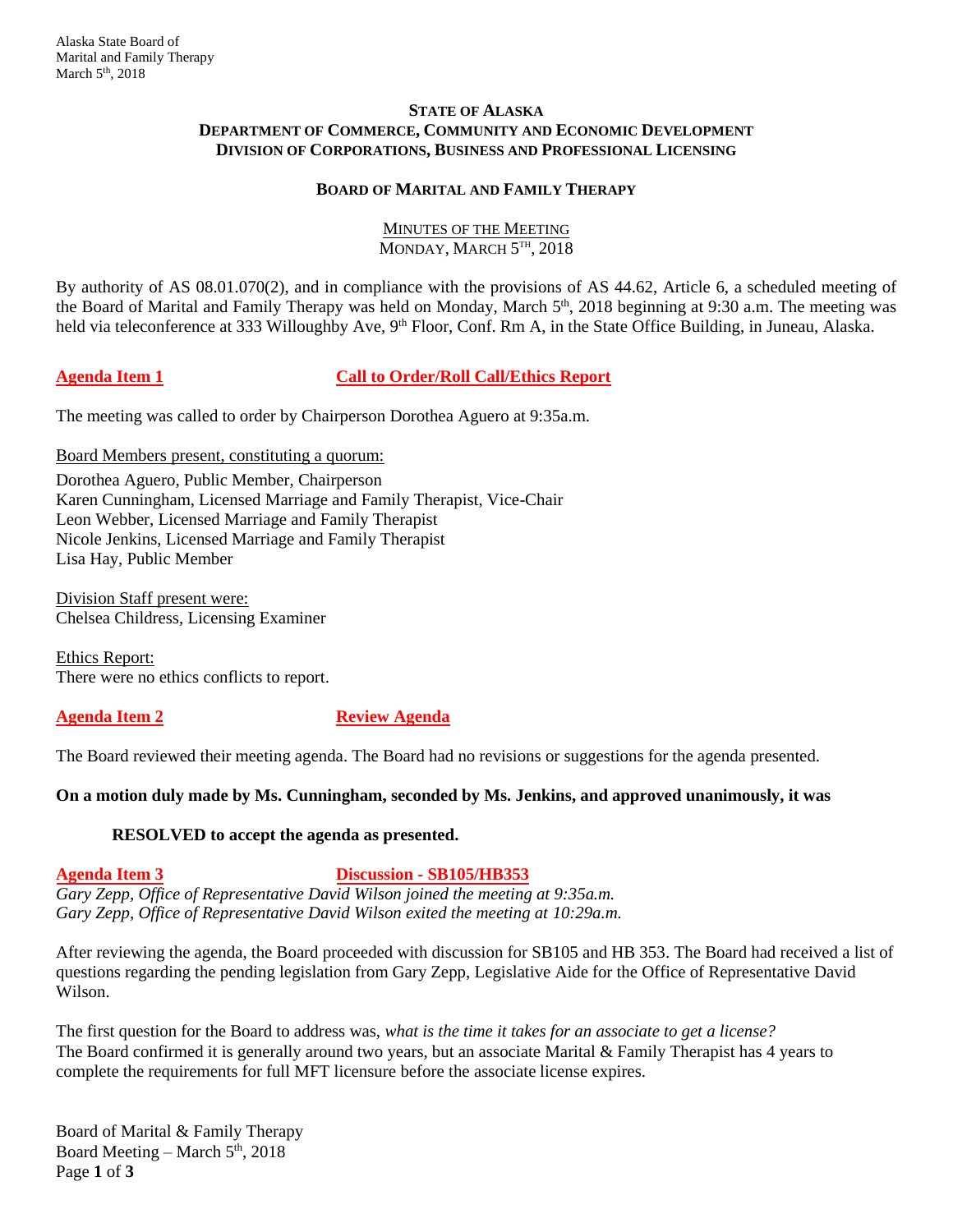The second question for the Board to address was, *what is the time it takes to get licensed and qualified to be a supervisor?*

The Board confirmed that, in order to qualify as a supervisor, a Marital & Family Therapist must:

- $\bullet$  Have practiced marital & family therapy for five years;
- Be licensed under this chapter (AS 08.63.120); and,
- Meet the minimum standards established by the board for approved supervisors.

The third question for the Board to address was, *it appears that some states allow a licensed Marital & Family Therapist to supervise an associate Marital & Family Therapist, comments, perspective vs, Alaska's psychiatrists?* The Board confirmed that psychiatrists can only provide group supervision, not individual supervision. The Board explained that there is a vast difference between knowledge and skills offered by MFT's vs. psychiatrists, and that individual MFT supervision should be provided by an individual that has received appropriate MFT training.

The fourth question for the Board to address was, *at what stage does an associate LMFT or an LMFT supervisor need liability insurance? When an application is submitted? Or when an associate receives their license?* Ms. Goddard-Aguero informed the Board that the Division Director, Janey McCollough, communicated to her that there are unintended consequences with this requirement, namely, the Division of Insurance reported there was no insurance available to cover investigative fees available in Alaska and that even if there was, the State has no way to receive those funds currently, so we will have to use licensing fees to offset investigative costs.

The fifth question for the Board to address was, *telemedicine, is this how a psychiatrists supervises an associate currently?*

The Board determined supervision could occur via an encrypted device. See Position Statement for "Face to Face".

The sixth question for the Board to address was, *SB 105 expands the group of healthcare providers that supervise a LMFT Associate, are concerns about any of the groups listed?*

The Board determined the list of healthcare professionals is allowed for group supervision, but not for individual supervision.

The seventh question for the Board to address was, *it's been suggested to include a Nurse Practitioner, Doctoral Level Psychologist, or a Physician, to supervise, any concerns?* The Board clarified that the individual supervision must be obtained by an MFT in accordance with Sec. 08.63.120.

The eighth question for the Board to address was, *BOARD AMENDMENT: Under AS 08.63.120 (B)(2) – Does individual supervision occur with out-of-state supervision via telemedicine currently?*

The Board does not currently accept out-of-state supervision (unless the supervisor is approved under this chapter), but they noted their interested in changing this in the interest of supervision of portability. The Board agreed to propose an amendment to capture verbiage around supervision to include, "licensed under this chapter **or other licensing jurisdiction** as a LMFT."

### **Agenda Item 4 Legislative Point of Contact**

The Board discussed the role and assignment for Legislative Point of Contact. Ms. Goddard-Aguero noted she cannot serve as the POC due to the commitment required and lack of advanced-notice, but will do her absolute best. Ms. Jenkins also noted she cannot serve as the POC due to lack of advanced-notice, but would otherwise love to do it. Ms. Jenkins added she really enjoys the legislative process and enjoyed testifying earlier that week, but the last-minute scheduling makes it difficult to commit. Ms. Cunningham noted she has some flexibility in her schedule and that she would be willing to be the POC. Ms. Cunningham asked Ms. Childress for support/guidance on the process. Ms. Childress noted she would forward the CBPL Legislative Guide for Board Members, and welcomed Ms. Cunningham to contact her via phone or email if any questions arise.

Board of Marital & Family Therapy Board Meeting – March  $5<sup>th</sup>$ , 2018 Page **2** of **3**